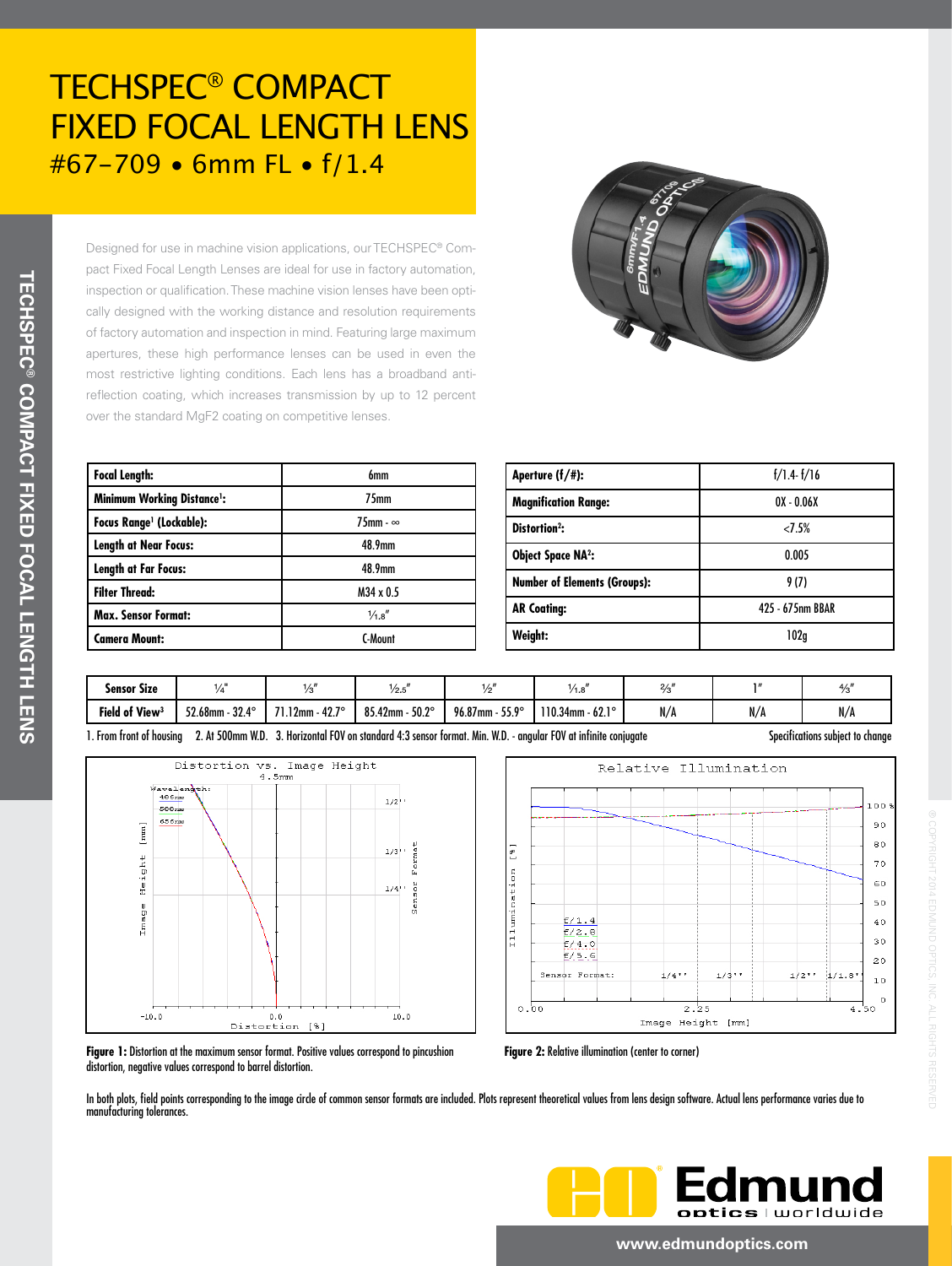## MTF & DOF: f/2.8 WD: 200mm



**Figure 3:** Image space polychromatic diffraction FFT Modulation Transfer Function (MTF) for λ = 486nm to 656nm. Included are Tangential and Sagittal values for field points on center, at 70% of full field and at the maximum sensor format. Solid black line indicates diffraction limit determined by f/# defined aperture. Frequencies corresponding to the Nyquist resolution limit of pixel sizes are indicated.



**Figure 4:** Polychromatic diffraction through-focus MTF at 20 linepairs/mm (image space). Contrast is plotted to two times the focus distance. Note object spatial frequency changes with working distance.

Plots represent theoretical values from lens design software. Actual lens performance varies due to manufacturing tolerances.



® COPYRIGHT 2014 EDMUND OPTICS, INC. ALL RIGHTS RESERVED

#### **www.edmundoptics.com**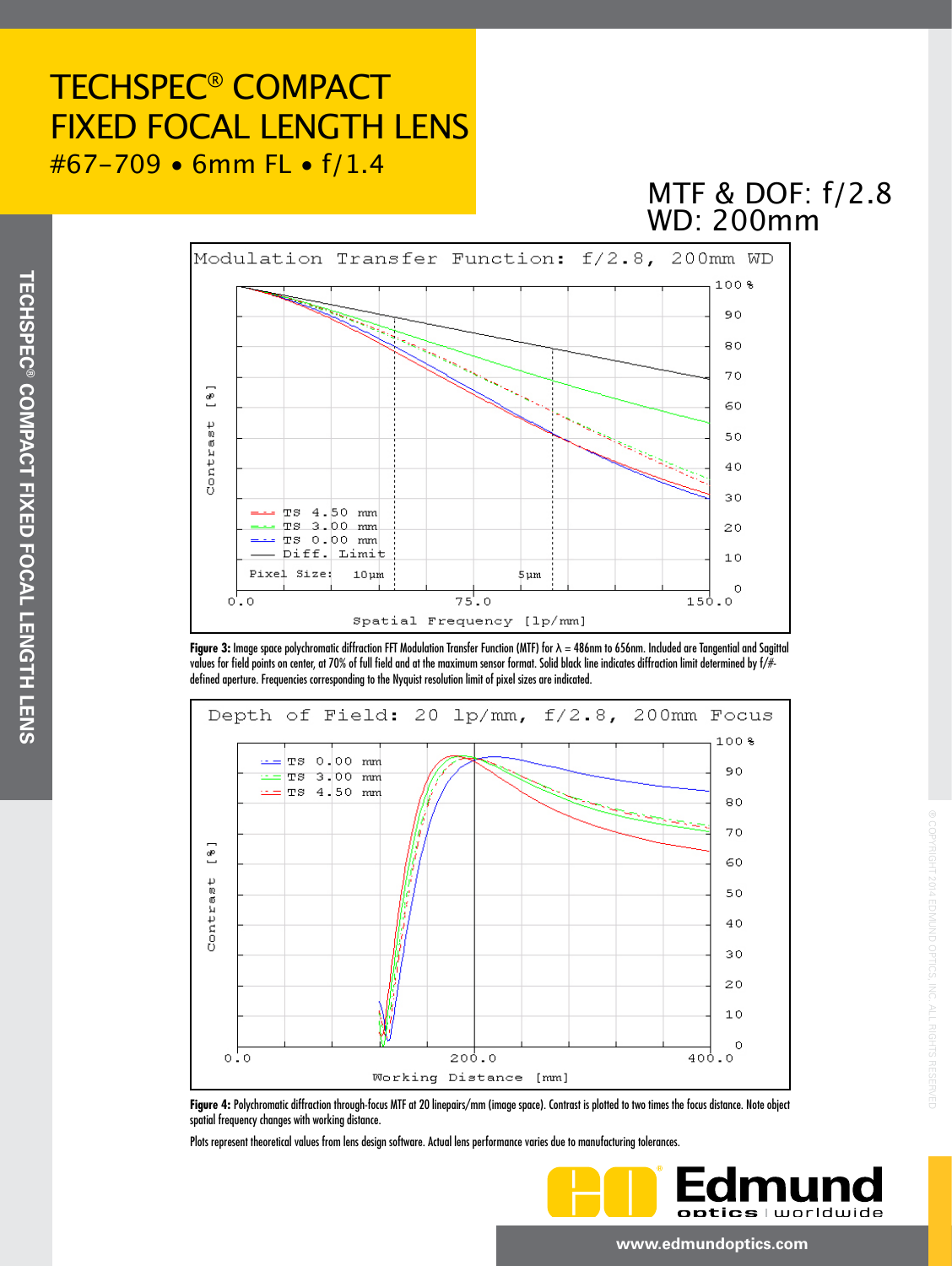## WD: 200mm MTF & DOF: f/4.0







**Figure 6:** Polychromatic diffraction through-focus MTF at 20 linepairs/mm (image space). Contrast is plotted to two times the focus distance. Note object spatial frequency changes with working distance.

Plots represent theoretical values from lens design software. Actual lens performance varies due to manufacturing tolerances.

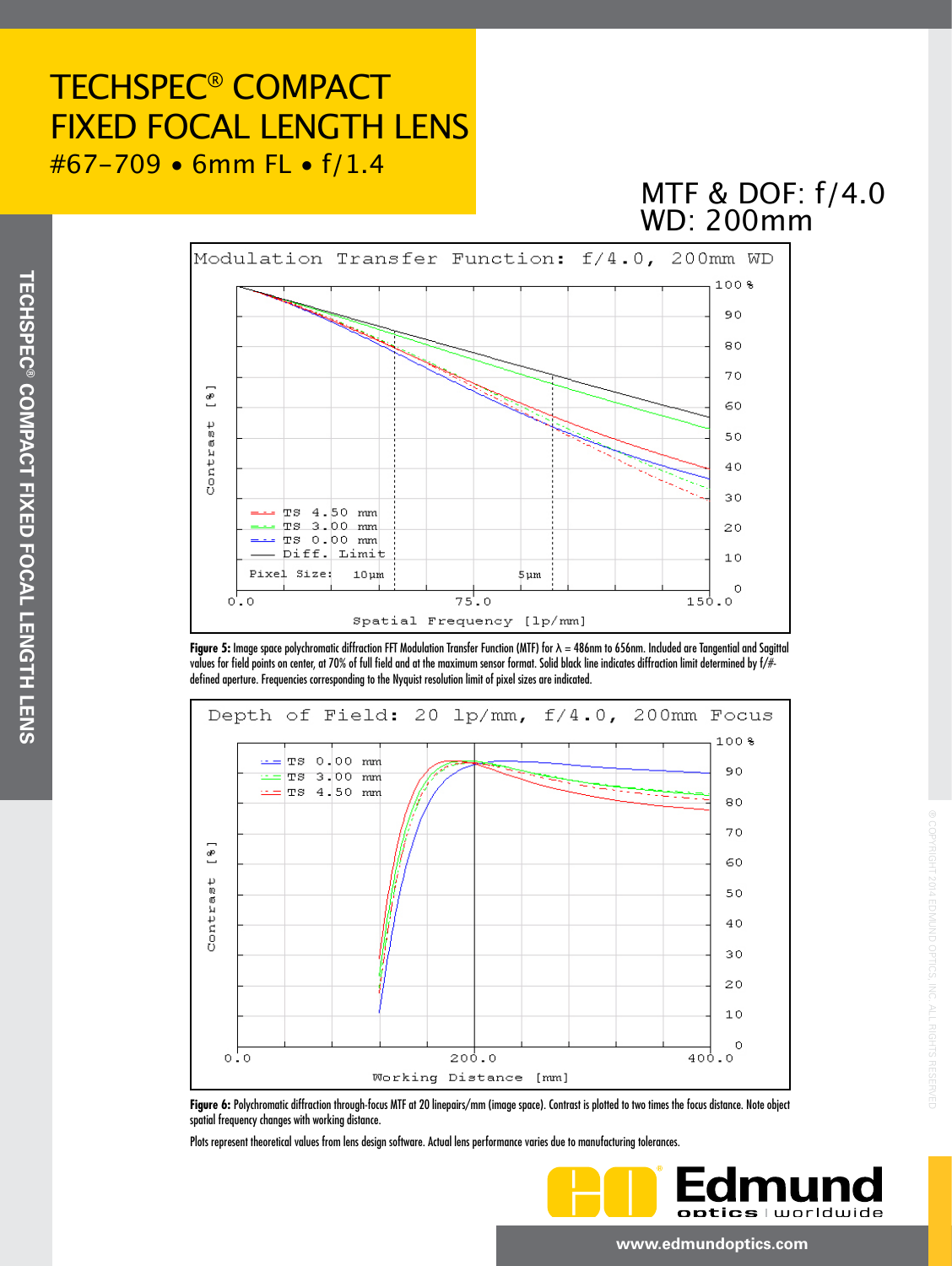## MTF & DOF: f/2.8 WD: 500mm



**Figure 7:** Image space polychromatic diffraction FFT Modulation Transfer Function (MTF) for λ = 486nm to 656nm. Included are Tangential and Sagittal values for field points on center, at 70% of full field and at the maximum sensor format. Solid black line indicates diffraction limit determined by f/# defined aperture. Frequencies corresponding to the Nyquist resolution limit of pixel sizes are indicated.



**Figure 8:** Polychromatic diffraction through-focus MTF at 20 linepairs/mm (image space). Contrast is plotted to two times the focus distance. Note object spatial frequency changes with working distance.

Plots represent theoretical values from lens design software. Actual lens performance varies due to manufacturing tolerances.



® COPYRIGHT 2014 EDMUND OPTICS, INC. ALL RIGHTS RESERVED